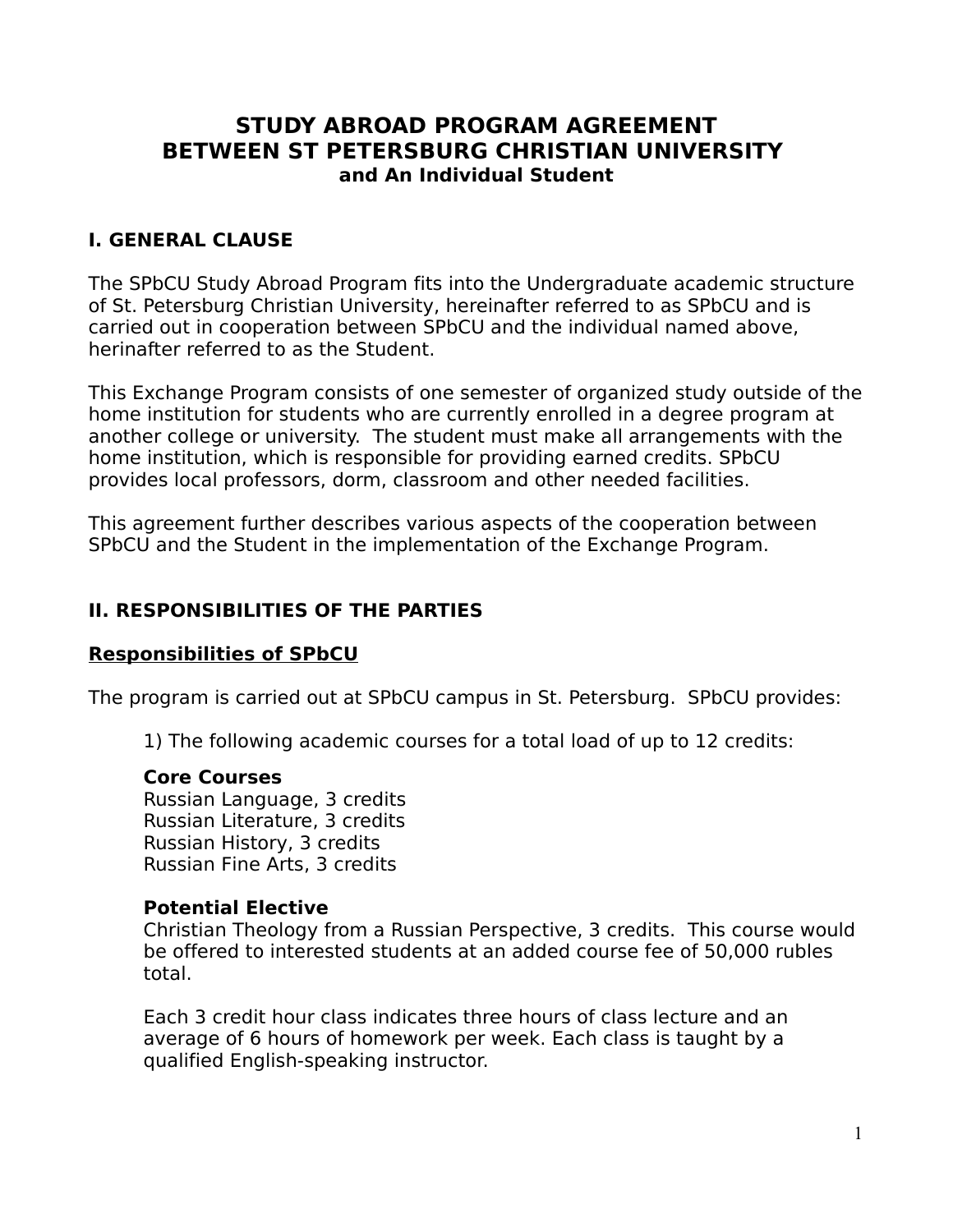2) All the needed facilities for the successful implementation of the academic program.

3) Cultural opportunities to widen the students' worldview through personal interactions within another culture.

4) Opportunities to clarify, deepen, and strengthen the students' spiritual life through participation in the spiritual life of the SPbCU community and a local church, and through the adaptation process in learning to live with and among Christians in another culture.

5) Dorm room accommodation and limited dining hall meals.

6) General supervision, safety and problem-solving assistance to the students which include access to a staff member fluent in English.

## **Responsibilities of the Student**

Students who come as individuals must take responsibility for:

- 1) making all needed arrangements with their home college or university for obtaining credits.
- 2) Obtain a passport and visa.
- 3) Provide finances to cover program expenditures as indicated below.
- 4) Bring proof of insurance coverage for this semester abroad.

# **III. FINANCIAL ISSUES**

The Student covers all the program expenditures as determined in this Agreement, which include:

- 1) Travel expenses to and from St. Petersburg.
- 2) Medical Insurance for the for the period of this agreement.
- 3) Passport application or renewal fees, as needed.
- 4) Student visa application fees.
- 5) Textbooks.
- 6) SPbCU organized student trip to Moscow.
- 7) Student monthly allowance to cover:
	- a. Meals not provided in SPbCU dining hall.
	- b. A transportation pass as needed for travel within the city.
	- c. Other personal expenses.
	- d. Two (2) rubles per day as required by law for those living within the Russian Federation.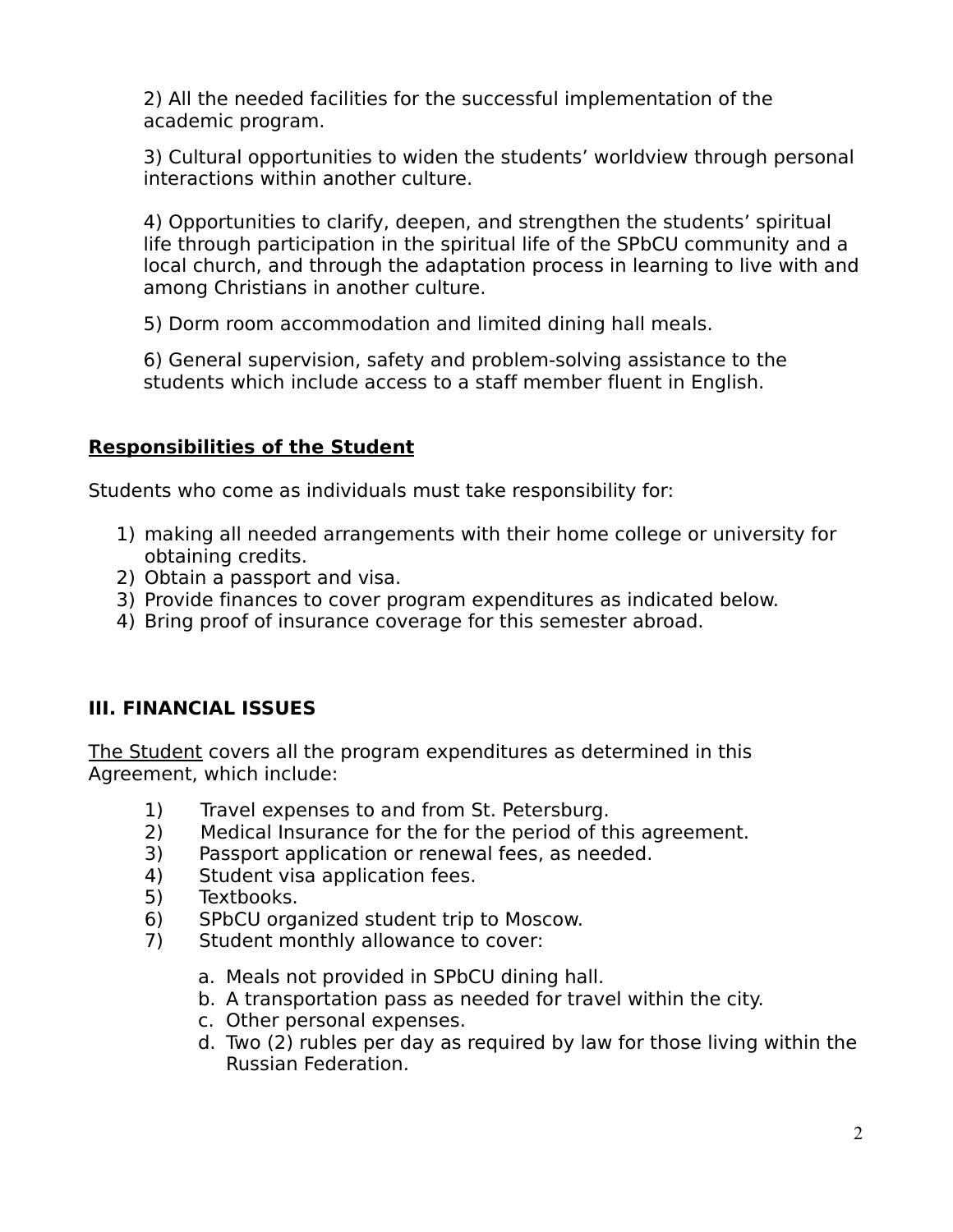SPbCU provides for:

- 1) On campus expenditures:
	- a. Required registration fees with the local government (including photos and HIV testing).
	- b. Dorm room accommodations.
	- c. Lunch in the dining hall on days when the university classes are in session.
	- d. Tuition for up to 12 credit hours per semester in specified, prearranged courses.
- 2) Off campus activities/expenditures:
	- a. Museum fees for assigned course work, as well as approved courserelated outings.
	- b. One cultural evening event in St Petersburg (which may be a ballet, theatre presentation or folk show depending on what is available and other considerations).

The total SPbCU Expenditures including on campus and off campus activities for one semester is \$\_\_\_\_\_\_\_\_\_\_ (USD) per person. This amount will be given to SPbCU in rubles at the beginning of the semester. (Dollars can be exchanged at many locations in the city here.)

# **5. PERIOD OF VALIDITY AND THE DISCONTINUATION OF THE AGREEMENT**

The duration of the exchange program is one semester, which is from **Auqust to December** , 20 . The agreement is valid from the date of its signing until the end of the program, when students depart from campus and both parties have fulfilled their mutual obligations.

A pre-term repudiation of the agreement on the initiative of one of the parties is possible. If such repudiation causes unplanned financial cost for the other party, it is expected the costs will be covered by the party wishing to be released from the agreement. In such a case the terms of repudiation should be agreed upon by both parties. Once an Application for a Letter of Invitation and a copy of the student's passport is sent, the student is obligated to pay for any expenses incurred in obtaining the Letter of Invitation.

All the disagreements and controversies that arise in the process of fulfillment or discontinuation of this agreement will be resolved extra-judicially by reaching a mutual agreement between the parties.